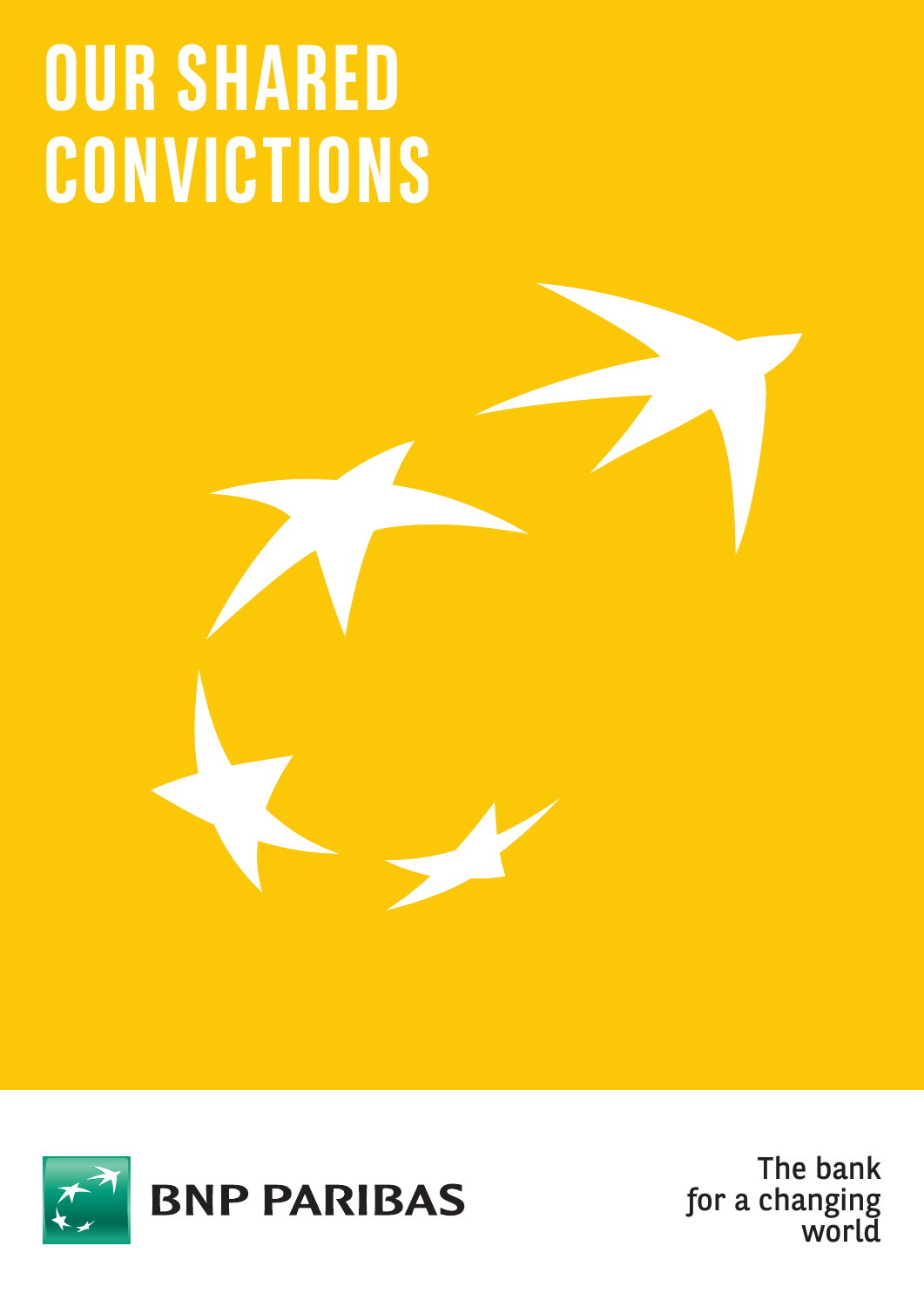

In a context of transformation of our industry, it is more important than ever to re-affirm our purpose, what we stand for and what we aspire to be. BNP Paribas states in this document its shared convictions, aiming at inspiring our decisions and actions to lead the bank for a changing world.

#### How did we proceed?

The Leadership for Change initiative has been launched to support our Group to embrace transformation and make the most of change. One of the objectives of the initiative was to make the top 500 Group Executives work on and rally around our shared convictions.

The Group Executive Committee has built on all the contributions from this Leadership for Change Community to formalize our Vision and Mission for the BNP Paribas Group:

At the same time, we went into a bottom-up approach to revisit our values. All employees were invited to participate. We got 22 000 answers. This rich material came to the BNP Paribas Way, our values to drive BNP Paribas forward.

Together with the BNP Paribas Way, our Vision and Mission form our shared convictions.

 $\frac{1}{\sqrt{2}}$ 

Jean-Laurent Bonnafé Chief Executive Officer

Yves Martrenchar Head of Group Human Resources

## **OUR SHARED CONVICTIONS**

WHAT WE ASPIRE OUR GROUP TO LOOK LIKE IN THE FUTURE

OUR PURPOSE, WHAT WE STAND FOR

### **OUR VISION AND OUR MISSION THE BNP PARIBAS WAY**

OUR VALUES TO DRIVE BNP PARIBAS FORWARD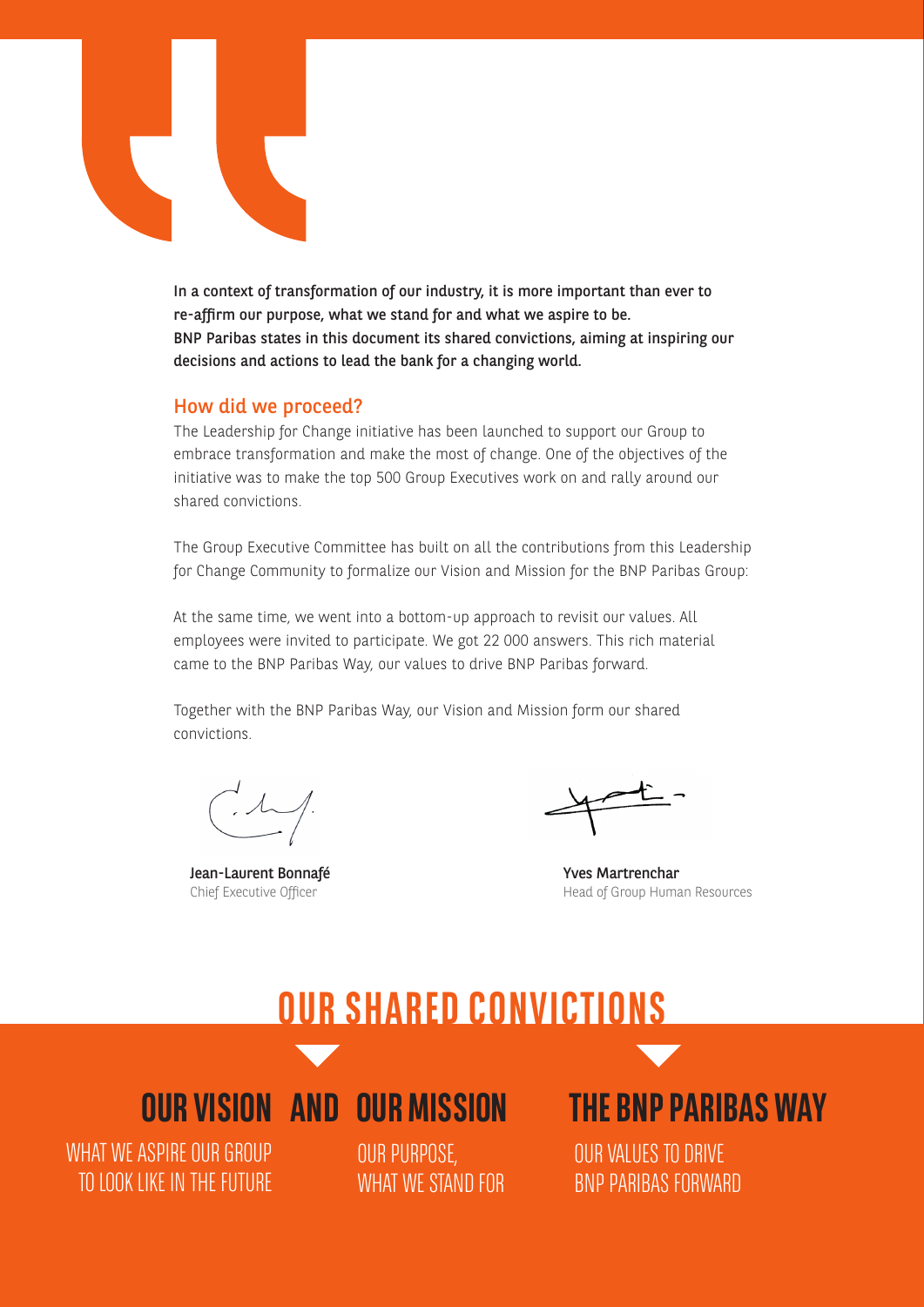# **OUR VISION AND MISSION FOR BNP PARIBAS,** THE BANK FOR A CHANGING WORLD

# **OUR VISION**

partner to our clients, and a contributor to responsible and sustainable global development.

# **OUR MISSION**

on society.

Our highly committed teams will deliver first-class service and solutions to our clients through our integrated model.

We will offer to our colleagues an inspiring and stimulating place to work. We want to be among the most trustworthy players of our industry, by anchoring further our values and ethics in our everyday behaviors.

# WHAT IT TAKES TO GET THERE

#### TO ACHIEVE OUR VISION AND MISSION, WE ARE PREPARED TO MAKE COURAGEOUS CHOICES AND DECISIONS, AND WE WILL CONTINUOUSLY IMPROVE:

#### HOW WE DO BUSINESS

- **>** Address our clients' needs in an open and responsible manner, with the highest standards of compliance and ethics
- **>** Collectively build on our expertise to excel in the businesses we choose to operate
- **>** Consider the consequences of ours actions on the wider society

#### HOW WE WORK

- **>** Foster digital and useful innovation to become among the best in the industry
- **>** Simplify further our way of working to gain agility
- **>** Allow people to experiment in a test-and-learn approach
- **>** Trust and empower our people to embrace business opportunities and client development within a clear framework
- **>** Make decisions at all levels of the organization and be accountable for our actions

#### HOW WE CARE FOR OUR PEOPLE

- **>** Actively promote diversity
- **>** Encourage mobility to offer diversified experiences
- **>** Develop talents and continue to invest in our key asset : our people